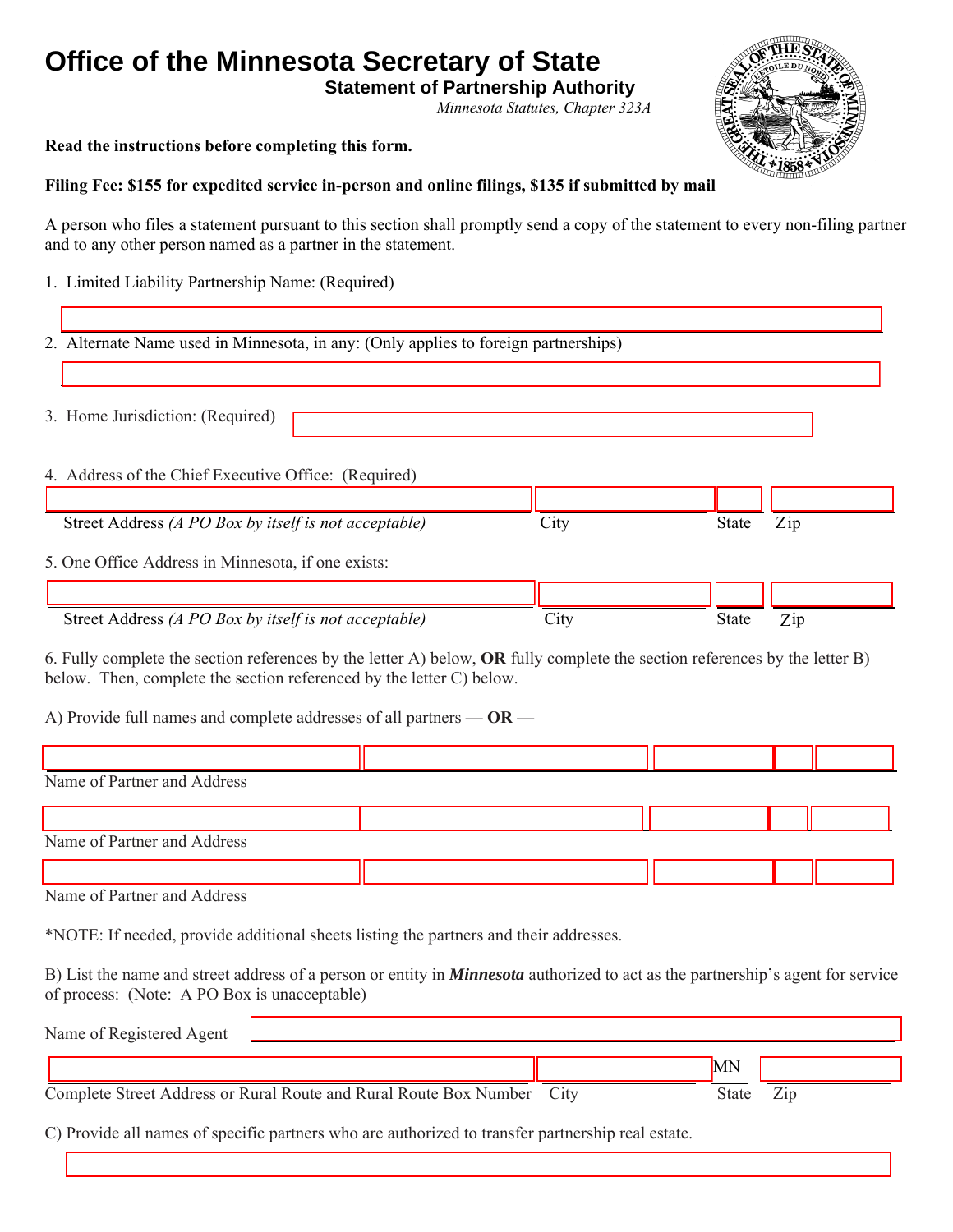

7. List the nature of any restrictions, expansions or other specific grants of authority on any partner's authority.

\*NOTE: If needed, list the restrictions on an additional sheet.

8. I, the undersigned, certify that I am signing this document as the person whose signature is required, or as agent of the person(s) whose signature would be required who has authorized me to sign this document on his/her behalf, or in both capacities. I further certify that I have completed all required fields, and that the information in this document is true and correct and in compliance with the applicable chapter of Minnesota Statutes. I understand that by signing this document I am subject to the penalties of perjury as set forth in Section 609.48 as if I had signed this document under oath.

Signature of at Least Two Partners or of the Agent

If you are signing as the agent for additional parties and the parties are not named in this document, and the additional parties' signatures are required by law, please list your name in the box followed by "and as agent for (insert names of other parties)"

## **Email Address for Official Notices**

Enter an email address to which the Secretary of State can forward official notices required by law and other notices:

Check here to have your email address excluded from requests for bulk data, to the extent allowed by Minnesota law.

#### **List a name and daytime phone number of a person who can be contacted about this form:**

 $\overline{a}$ 

Contact Name **Phone Number** 

**Entities that own, lease, or have any financial interest in agricultural land or land capable of being farmed must register with the MN Dept. of Agriculture's Corporate Farm Program.** 

|  |                                          |  |  | Does this entity own, lease, or have any financial interest in agricultural land or land capable of being farmed? |  |  |  |
|--|------------------------------------------|--|--|-------------------------------------------------------------------------------------------------------------------|--|--|--|
|  | $Yes \nightharpoonup No \nightharpoonup$ |  |  |                                                                                                                   |  |  |  |